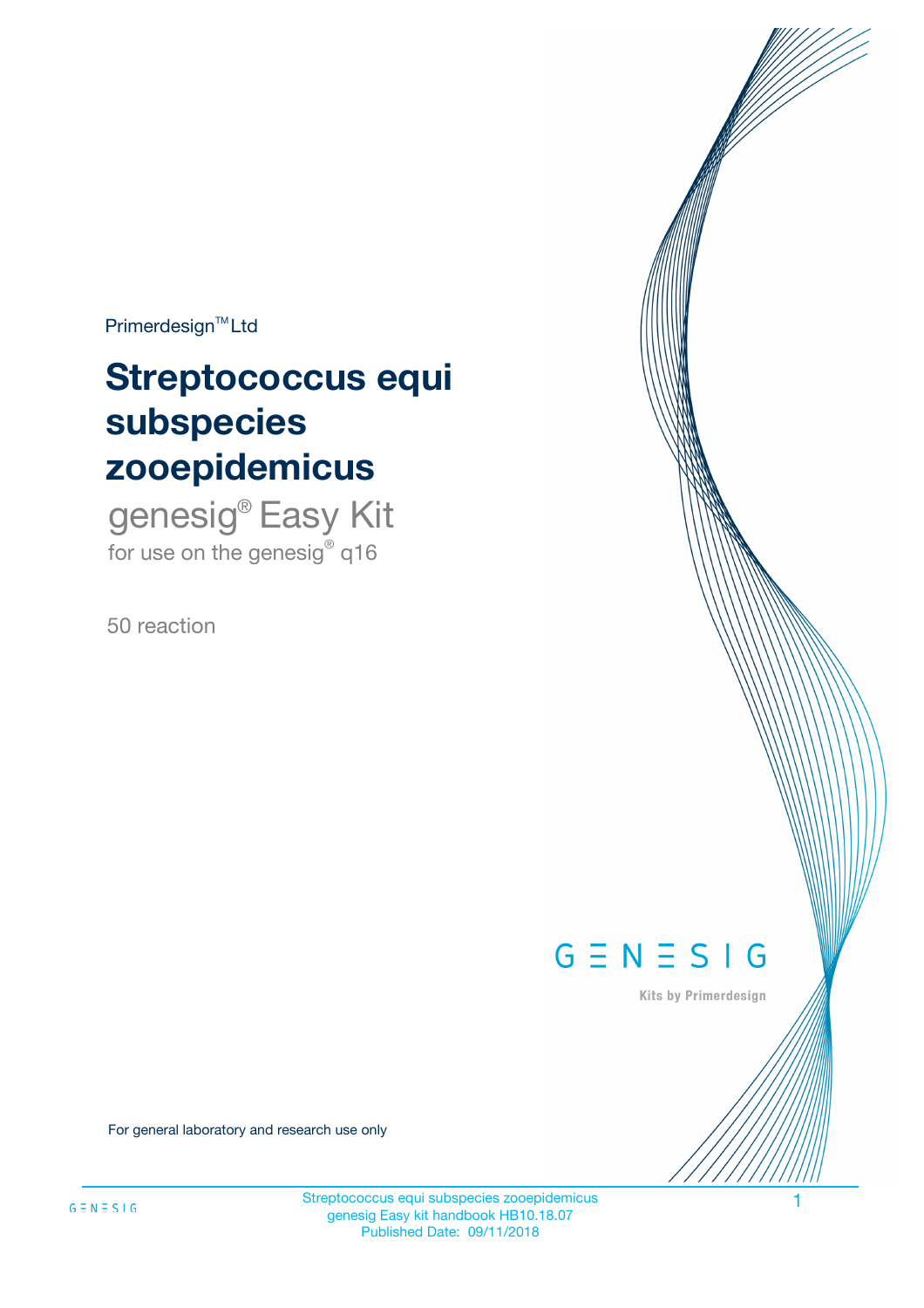## genesig® Easy: at a glance guide

#### **For each DNA test**

| Component                         | <b>Volume</b>   | Lab-in-a-box pipette |  |
|-----------------------------------|-----------------|----------------------|--|
| S.equi-zooepidemicus reaction mix | 10 <sub>µ</sub> |                      |  |
| <b>Your DNA sample</b>            | 10 µl           |                      |  |

#### **For each positive control**

| Component                         | Volume          | Lab-in-a-box pipette |  |
|-----------------------------------|-----------------|----------------------|--|
| S.equi-zooepidemicus reaction mix | 10 <sub>µ</sub> |                      |  |
| Positive control template         | $10 \mu$        |                      |  |

#### **For each negative control**

| Component                         | Volume          | Lab-in-a-box pipette |  |
|-----------------------------------|-----------------|----------------------|--|
| S.equi-zooepidemicus reaction mix | 10 <sub>µ</sub> |                      |  |
| <u>Water</u>                      | 10 <sub>µ</sub> |                      |  |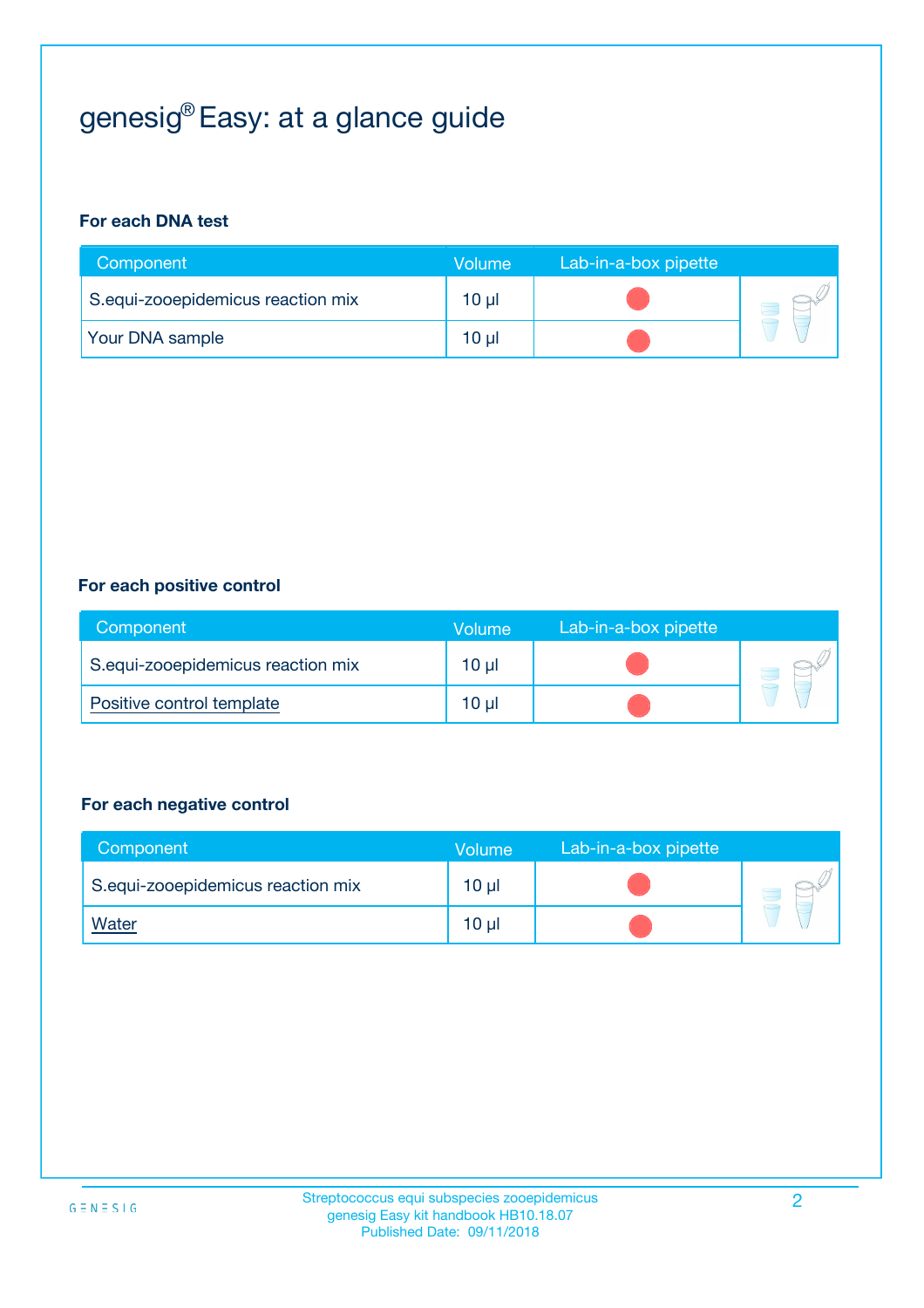## Kit Contents



## Reagents and equipment to be supplied by the user

#### **genesig® q16 instrument**

#### **genesig® Easy Extraction Kit**

This kit is designed to work well with all processes that yield high quality RNA and DNA but the genesig Easy extraction method is recommended for ease of use.

#### **genesig® Lab-In-A-Box**

The genesig Lab-In-A-Box contains all of the pipettes, tips and racks that you will need to use a genesig Easy kit. Alternatively if you already have these components and equipment these can be used instead.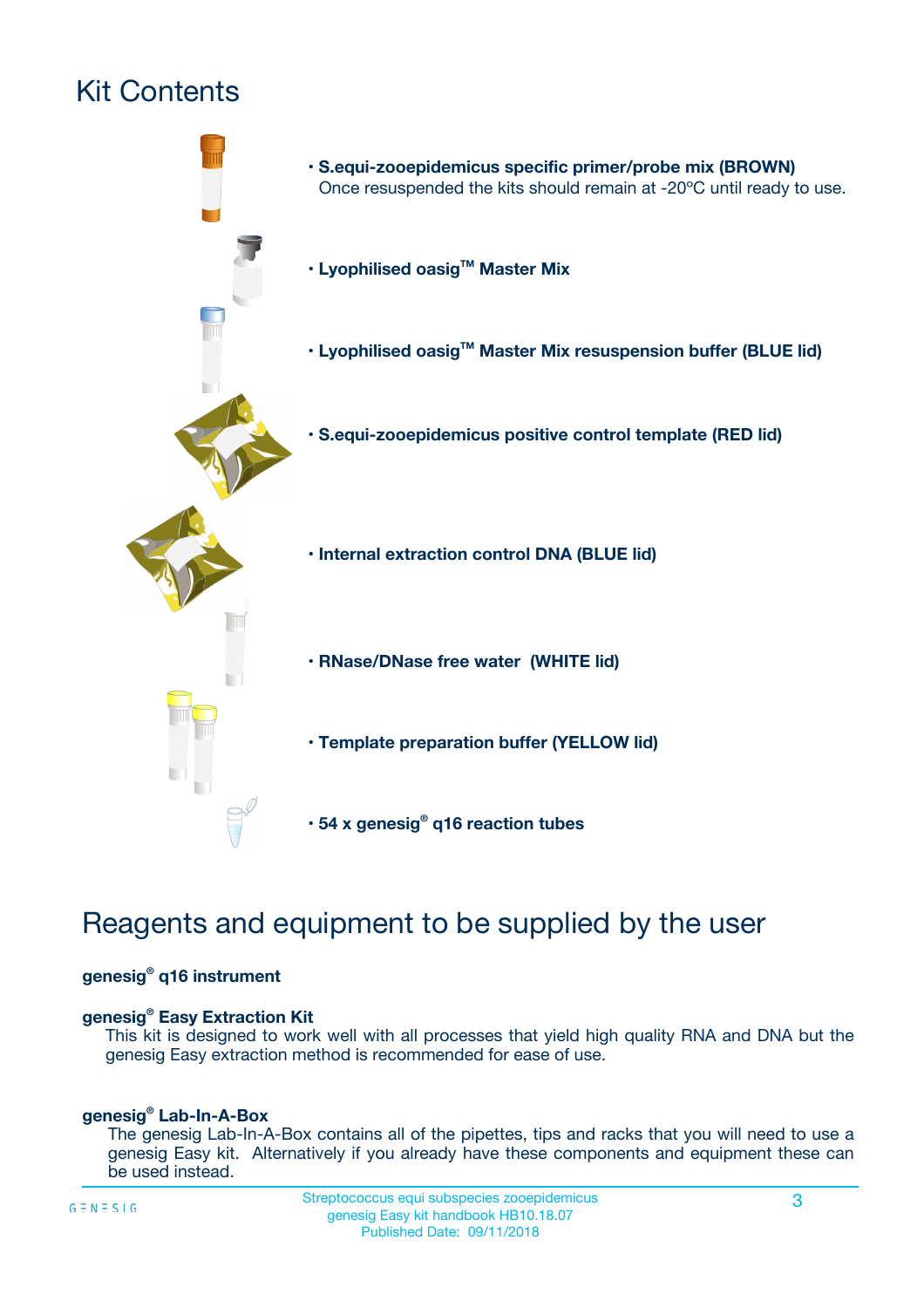## Step-by-step guide

### 1. Create your reaction mix



Use the blue pipette to transfer 500µl**\*** of the oasig Master Mix resuspension buffer into the tube of lyophilised oasig Master Mix and mix well by gently swirling. Then transfer all of that master mix into the brown tube labelled S.equi-zooepidemicus primers/probe.

**\***Transfering 525µl of the oasig Master Mix resuspension buffer to your oasig Master Mix (instead of the 500µl recommended above) will enable you to take full advantage of the 50 reactions by accounting for volume losses during pipetting. In order to do so with the genesig Easy fixed volume pipettes use 1x blue, 2x red and 1x grey pipettes to make the total volume. Please be assured that this will not adversely affect the efficiency of the test.

Cap and shake tube to mix. A thorough shake is essential to ensure that all components are resuspended. **Failure to mix well can produce poor kit performance.**

Leave to stand for 5 minutes. Now your reaction mix is ready to use.

Store the reaction mix in the freezer from hereon.

#### Top tip

- Ensure that the reaction mix is mixed thoroughly before each use by shaking.
- **•** Once resuspended do not expose genesig Easy kit to temperatures above -20°C for longer than 30 minutes at a time.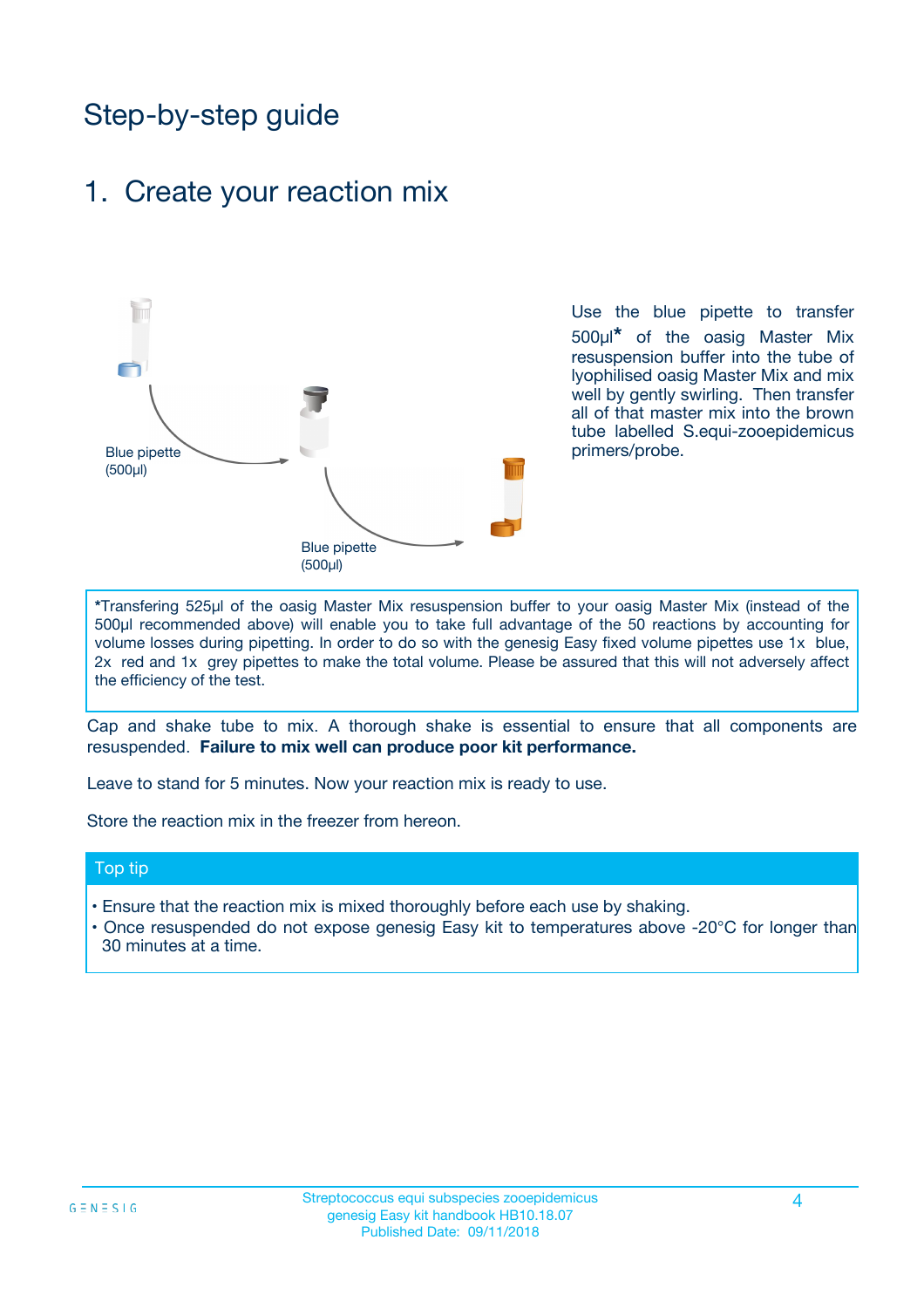## 2. Internal extraction control



Use the blue pipette to transfer 1000µl (2 x 500µl) of template preparation buffer into the Internal Extraction Control DNA tube. Cap and shake tube to mix.

Your kit contains Internal Extraction Control DNA. This is added to your biological sample at the beginning of the DNA extraction process. It is extracted along with the DNA from your target of interest. The q16 will detect the presence of this Internal Extraction Control DNA at the same time as your target. This is the ideal way to show that your DNA extraction process has been successful.

#### **If you are using an alternative extraction kit:**

Use the red pipette to transfer 10µl of Internal Extraction Control DNA to your sample **after** the lysis buffer has been added then follow the rest of the extraction protocol.

#### **If you are using samples that have already been extracted:**

Use the grey pipette to transfer 5µl of Internal Extraction Control DNA to your extracted sample.

### 3. Add reaction mix to all reaction tubes



For every reaction to be run, use the red pipette to add 10µl of your S.equi-zooepidemicus reaction mix to every tube.

#### Top tip

**•** Always pipette the reaction mix directly into the bottom of the tube.

• You can label the tube lids to aid your reaction setup but avoid labelling tube sides.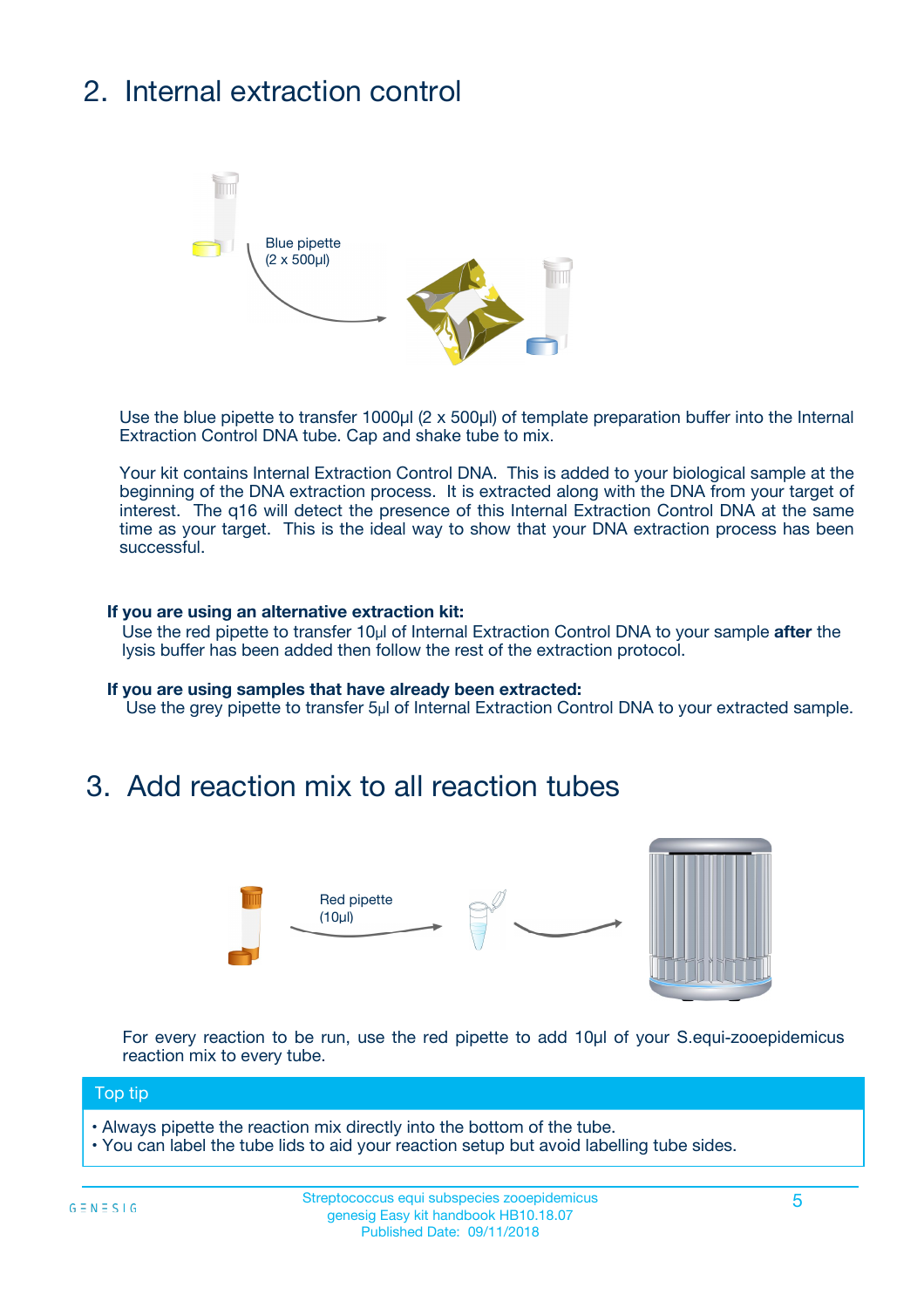### 4. Negative control



For each test you will require a negative control. Instead of DNA, water is used. This sample should typically prove negative thus proving that all of your positive samples really are positive.

To create a negative control reaction simply use the red pipette to add 10µl of the water to the required reaction tubes. Close these tubes after adding the water.

Because some genesig kit targets are common in the environment you may occasionally see a "late" signal in the negative control. The q16 software will take this into account accordingly.

#### Top tip

**•** Always add the water to the side of the tube to reduce the introduction of bubbles.

### 5. Set up a test



For each sample you wish to analyse, use the red pipette to add 10µl of your DNA sample to the required reaction tubes. Close these tubes after adding the sample. Always change pipette tips between samples.

#### Top tip

**•** Always add the DNA sample to the side of the tube to reduce the introduction of bubbles.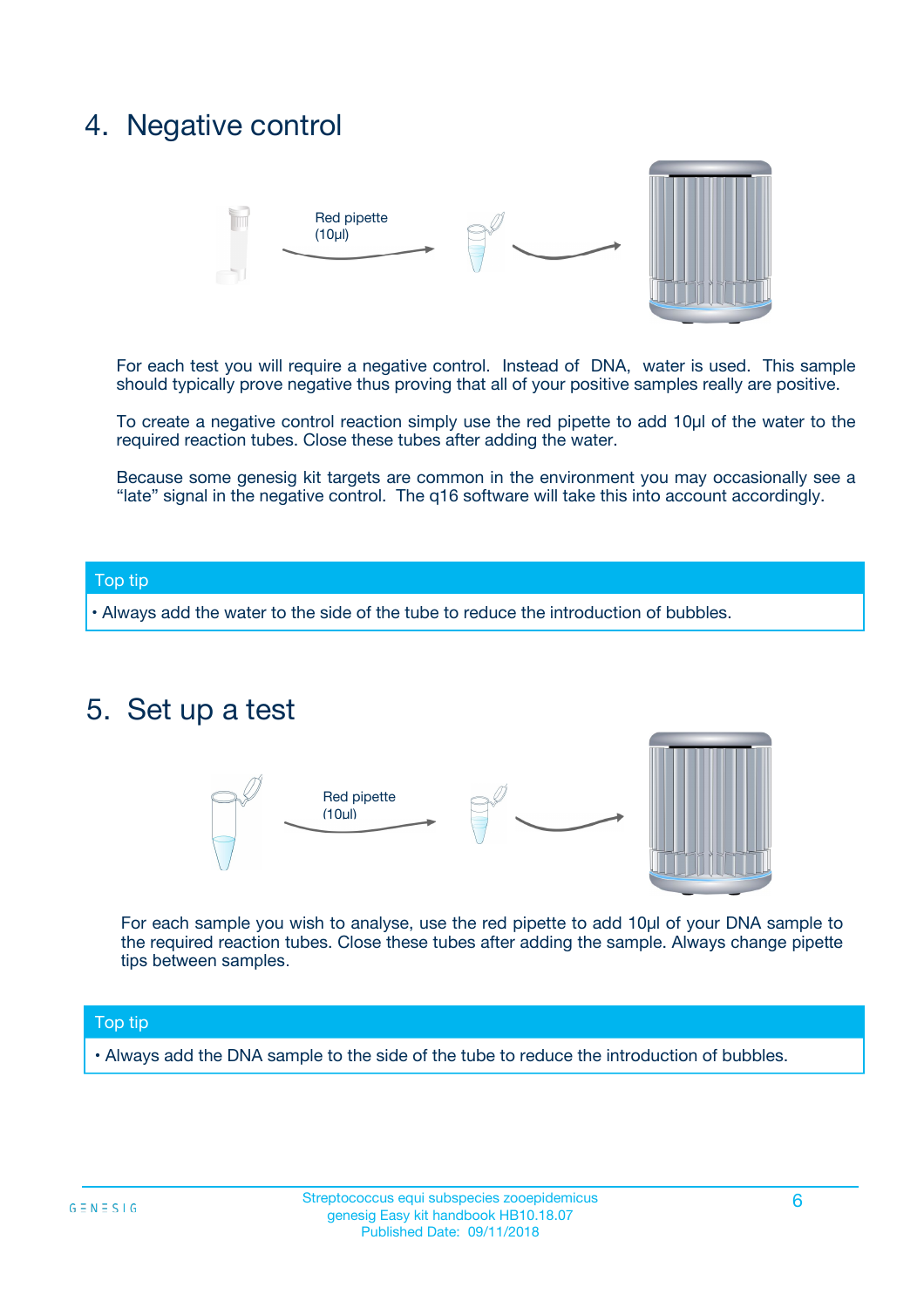### 6. Positive control



Use the blue pipette to transfer 1000µl (2 x 500µl) of template preparation buffer into the positive control template tube. Cap and shake tube to mix.

Each time you run a test you will require a positive control. This is a small portion of DNA from your target of interest. It serves two purposes:

1. It will always test positive so it shows that everything is working as it should be.

2. The q16 software knows how much DNA is present in the positive control. So it can automatically compare your sample of interest with the positive control to calculate the amount of target DNA in your sample.

To create a positive control reaction, simply use 10µl of the positive control instead of your DNA sample.



Take great care when setting up your positive control. The positive control template has the potential to give you a false positive signal in your other samples. Set positive controls up last after all other sample tubes are closed. Always change pipette tips between samples. You may even choose to set up positive controls in a separate room.

#### Top tip

**•** Always add the positive control to the side of the tube to reduce the introduction of bubbles.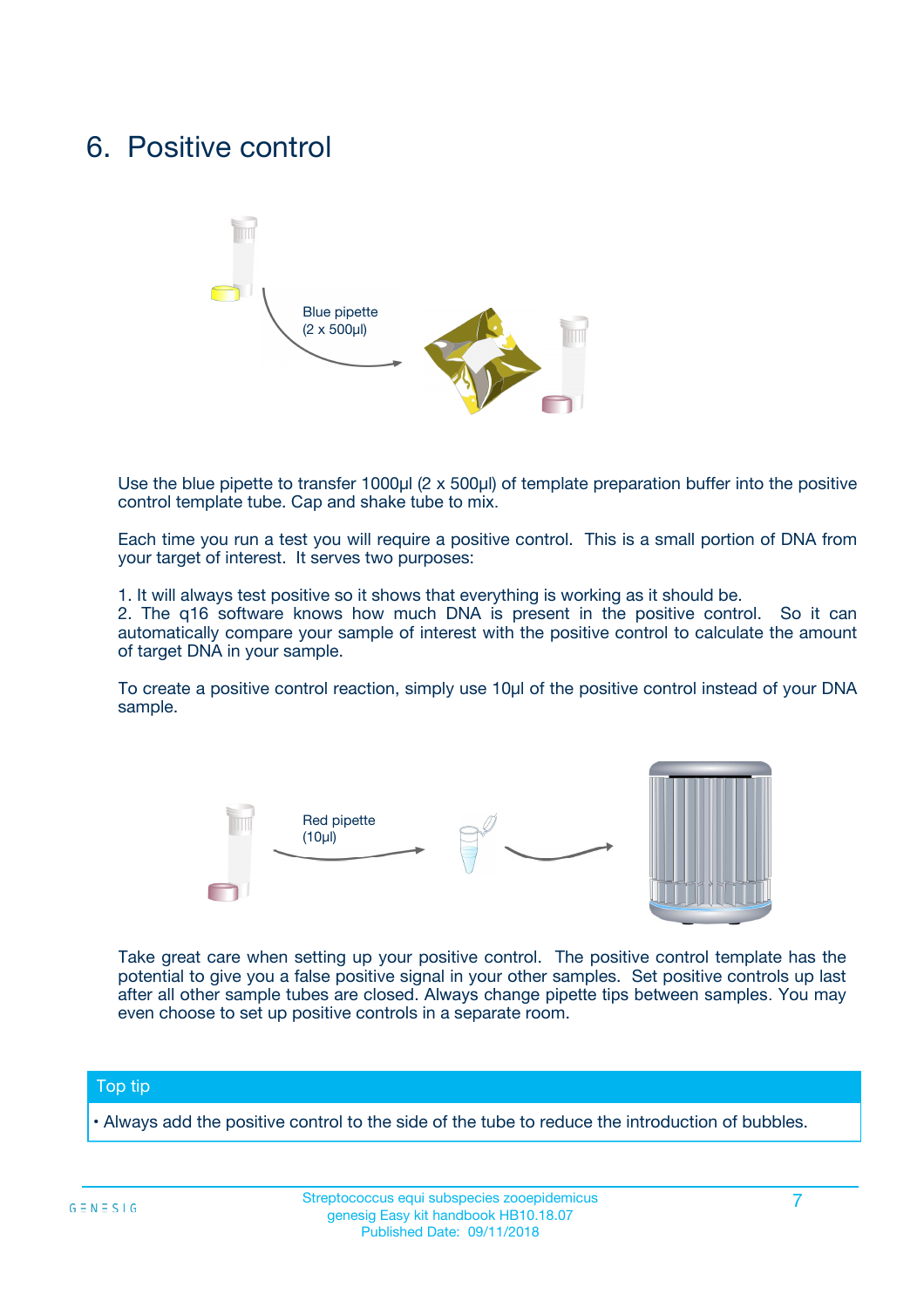## 7. Running the test

Place the tubes into the correct positions in your q16 as defined by the software, this may include positioning of empty tubes to ensure that the q16 lid is balanced. The run can then be started.

|                      | genesig q16 PCR software - 1.2                                               |                                |                              |                                          | $\begin{array}{c c c c} \hline \multicolumn{3}{c }{\textbf{0}} & \multicolumn{3}{c }{\textbf{0}} \end{array}$<br>$\Sigma\!3$ |
|----------------------|------------------------------------------------------------------------------|--------------------------------|------------------------------|------------------------------------------|------------------------------------------------------------------------------------------------------------------------------|
|                      | $\vert \cdot \vert$<br><b>Open Experiments:</b><br>Unsaved (New Experiment 2 | Open<br>Save<br>$\sqrt{9}$ New | Save As                      | <b>C</b> Close<br><b>X</b> Configuration | $G \equiv N \equiv S \mid G$                                                                                                 |
| <b>Stages:</b>       | Setup<br><b>Results</b>                                                      |                                |                              |                                          |                                                                                                                              |
| <b>Notes</b>         |                                                                              | <b>Samples</b>                 |                              | <b>Tests</b>                             |                                                                                                                              |
|                      | <b>Name and Details</b>                                                      | Color<br>Name                  | Note                         | Color<br>Name                            | Note                                                                                                                         |
|                      | New Experiment 2017-10-26 11:06                                              | Sample 1                       | ÷                            | Test 1                                   | ÷                                                                                                                            |
|                      | Kit type: genesig® Easy Target Detection kit                                 | Sample 2                       |                              |                                          |                                                                                                                              |
|                      | Instrument Id.:                                                              | Sample 3                       | $\qquad \qquad \blacksquare$ |                                          | $\qquad \qquad \blacksquare$                                                                                                 |
|                      | <b>Run Completion Time:</b>                                                  | Sample 4                       |                              |                                          |                                                                                                                              |
| <b>Notes</b>         | <b>A</b><br>v                                                                | Sample 5                       | $\triangle$<br>$\oplus$      |                                          | 4<br>₩                                                                                                                       |
| <b>Well Contents</b> |                                                                              |                                |                              | Run                                      |                                                                                                                              |
| Pos.                 | Test                                                                         | Sample                         |                              | <b>Run Status</b>                        |                                                                                                                              |
| $\overline{1}$       | Test 1                                                                       | <b>Negative Control</b>        | $\blacktriangle$             |                                          |                                                                                                                              |
| $\overline{2}$       | Test 1                                                                       | <b>Positive Control</b>        |                              |                                          |                                                                                                                              |
| 3                    | Test 1                                                                       | Sample 1                       |                              | Show full log                            |                                                                                                                              |
| $\overline{4}$       | Test 1                                                                       | Sample 2                       |                              |                                          |                                                                                                                              |
| 5                    | Test 1                                                                       | Sample 3                       |                              | <b>Run Control</b>                       |                                                                                                                              |
| 6                    | Test 1                                                                       | Sample 4                       |                              |                                          |                                                                                                                              |
| $\overline{7}$       | Test 1                                                                       | Sample 5                       |                              |                                          |                                                                                                                              |
| -8                   |                                                                              |                                |                              | Abort Run                                | $\triangleright$ Start Run                                                                                                   |
|                      | <b>JOB FURTY TURE TO BULLMAR LIB</b>                                         |                                | $\overline{\mathbf{v}}$      |                                          |                                                                                                                              |

#### Top tip

- Before loading tubes into the q16, check for bubbles! Flick the bottom of the tubes to remove any bubbles that may have formed during the test setup.
- Apply centrifugal force with a sharp wrist action to ensure all solution is at the bottom of the reaction tube.
- When repeating a test you can use a previous file as a template by clicking 'open' then selecting File name > Files of Type > Experiment file as template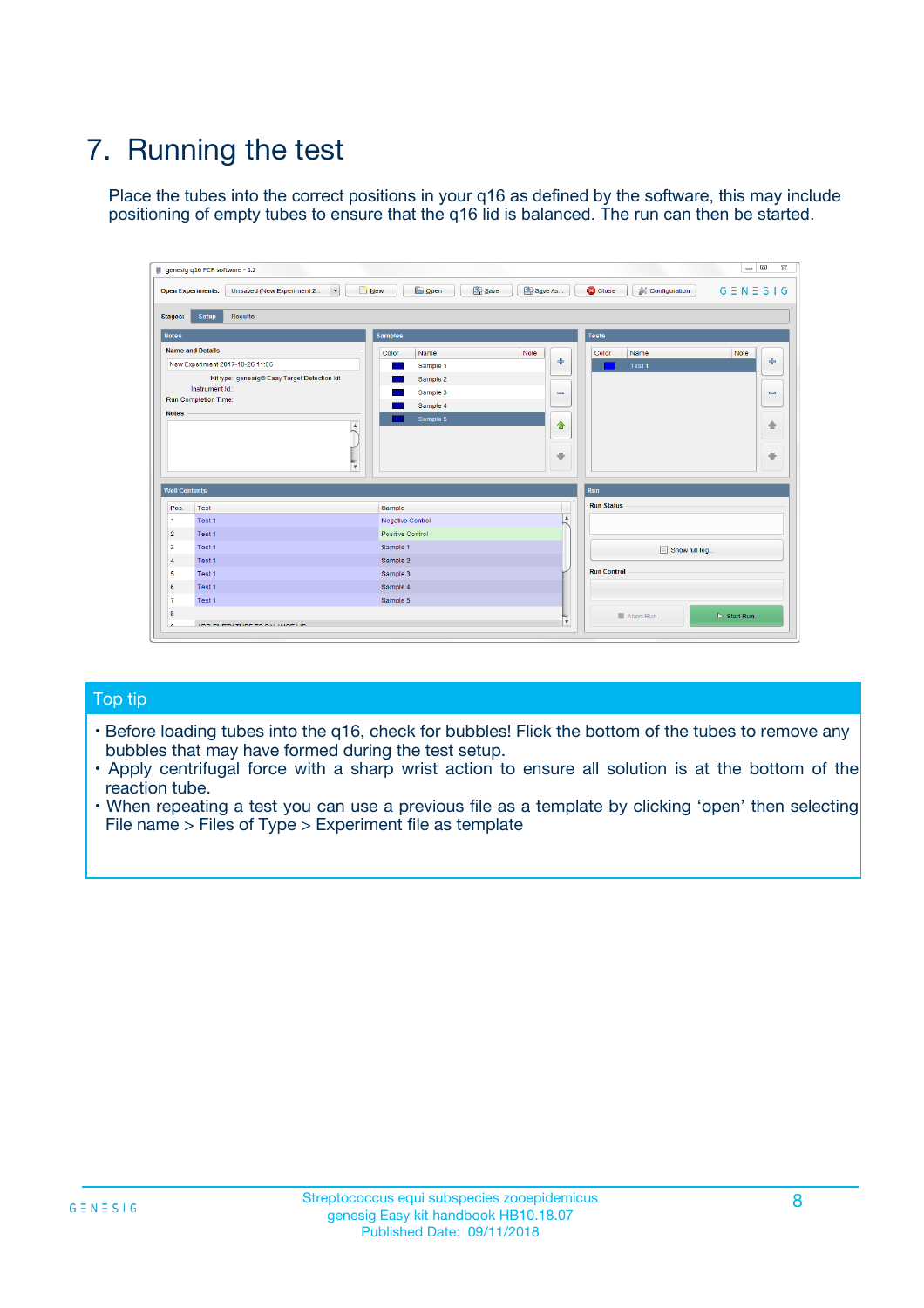### What do my results mean?

Analysis of your data is carried out automatically by the genesig q16. The following information is designed to help you fully understand a result or to troubleshoot:

### "Positive"

#### **Explanation**

Your sample has produced a positive result. Your target of interest is present and you can use the reported quantity.

"Negative"

#### **Explanation**

Your sample has produced a negative result. The target is not present in your sample.

### "Test contaminated"

#### **Explanation**

The Negative Control should be completely free of any DNA. If you see this error message it means that at some point during the setup, the Negative Control has been contaminated with DNA and has given a positive signal. This contamination has invalidated the test. The Positive Control and your test samples are both possible sources of contaminating DNA. The genesig q16 reaction tubes from previous runs will also contain very high amounts of DNA so it is important that these are carefully disposed of after the run is completed and NEVER OPENED. It may be the case that your kits have become contaminated which will lead to the same problem occurring repeatedly.

#### **Solutions**

1. Clean your working area using a commercial DNA remover solution to ensure the area is DNA free at the start of your run and re-run the test

2. If the problem persists then the kit has become contaminated and it will have to be discarded and replaced with a new kit. When you open the new kit, run a simple test to show that changing the kit has solved the problem. Prepare a test which includes only the Positive Control, the Negative Control and one 'mock sample'. For the 'mock sample' add water instead of any sample DNA. The result for the Negative Control and the mock sample should be negative indicating that contamination is no longer present.

#### **Preventive action**

An ideal lab set-up has a 'Clean area' where the test reagents are prepared and a 'sample area' where DNA samples and the Positive Control template are handled. The best workflow involves setting up all the test components (excluding the positive control template) in the clean area and then moving the tests to the sample area for sample and Positive Control addition. If this method is followed then the kit components are always kept away from possible sources of contamination. For extra security the Negative Control can be completely prepared and sealed in the clean area. All work areas should be decontaminated regularly with DNA remover.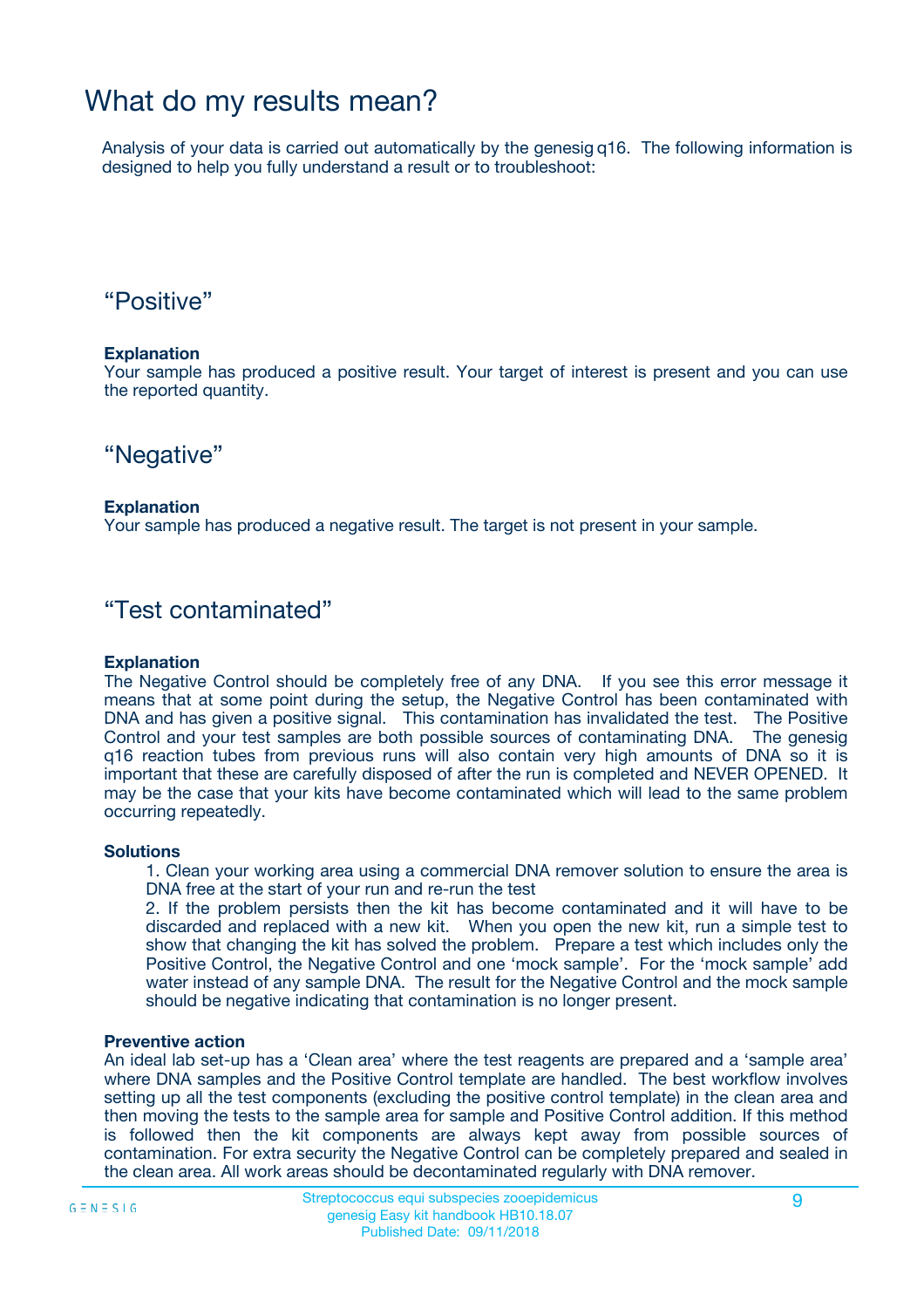### "Sample preparation failed"

#### **Explanation**

The test has failed because the quality of the sample was not high enough. The Internal Extraction Control component identifies whether the sample has been prepared correctly and is of suitable quality. This error message means that this quality control test has failed and the sample quality is not high enough for analysis.

#### **Solutions**

1. Check the sample preparation protocol for any user errors then repeat.

2. Poor quality samples can result from overloading the sample preparation protocol with too much starting material. Try reducing the amount of starting material then repeat.

3. Failing to add the Internal extraction Control DNA to your sample during the sample preparation protocol can also lead to a reported result of "sample preparation failed". Ensure that this step has not been overlooked or forgotten. If your samples are derived from an archive store or from a process separate from your genesig Easy extraction kit; you must add 5µl of Internal Extraction Control DNA into each 0.5ml of your sample to make it suitable for use on the q16.

### "Positive result, poor quality sample"

#### **Explanation**

The test is positive so if you are only interested in obtaining a 'present or absent' answer for your sample then your result is reliable. However, the test contains an Internal Extraction Control component that identifies if the sample is of high quality. This quality control test has failed and the sample is not therefore of high enough quality to accurately calculate the exact copy number of DNA present. If you require quantitative information for your sample then proceed with the solutions below.

#### **Solution**

For appropriate solutions, read the "Sample preparation failed" section of this handbook.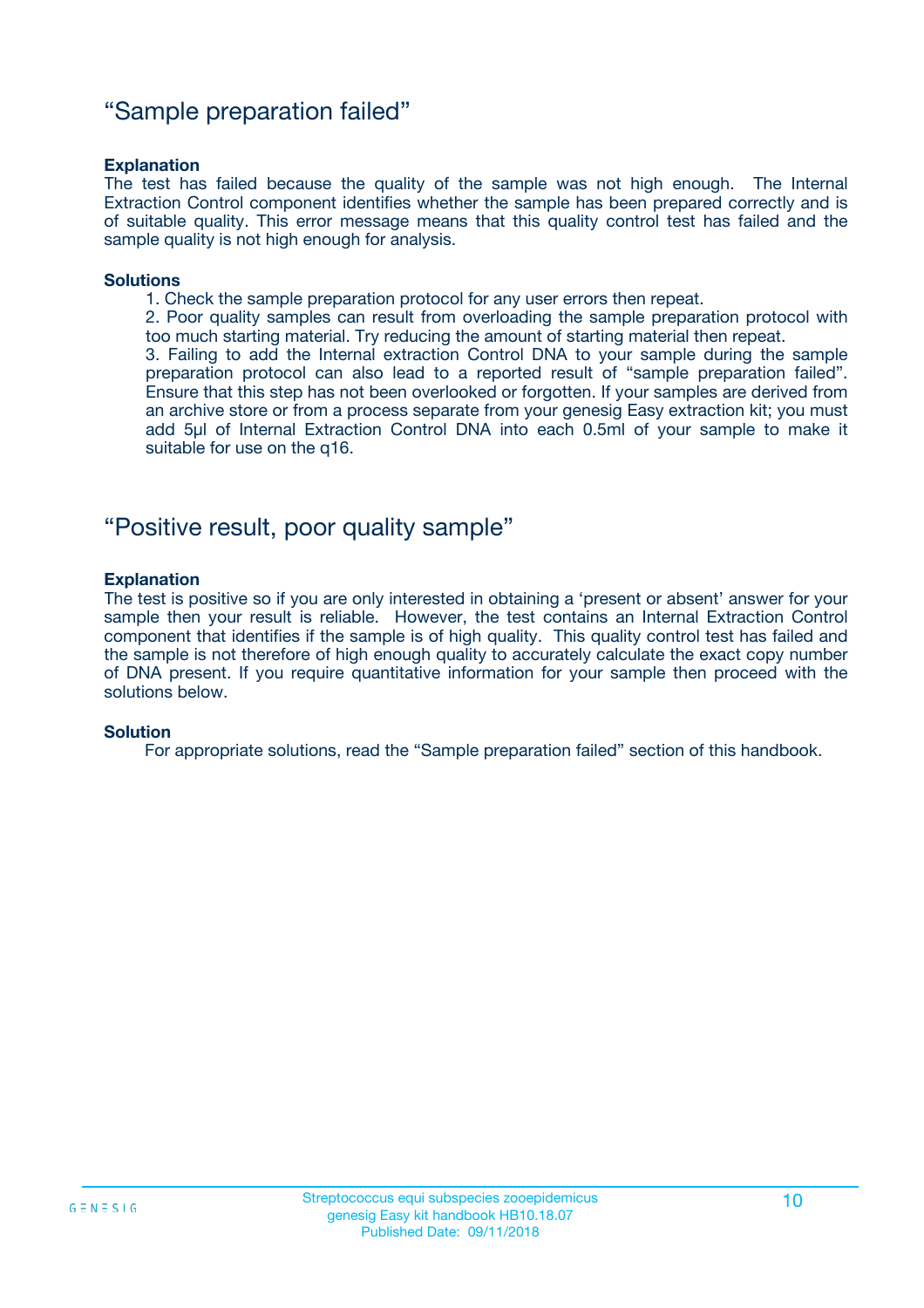### "Test failed"

#### **Explanation**

The test has failed because the Positive Control has not worked. The Positive Control is present to show that all aspects of the test are working correctly together. When this control test fails, the test as a whole is invalidated. This finding indicates that a problem has occurred in the reaction set-up part of the experiment and has nothing to do with sample preparation.

#### **Solutions**

- 1. Check the entire workflow and test set-up to look for any user errors, then repeat the test e.g. have the right colour pipettes and solutions been used with the correct tubes?
- 2. Ensure the positive and negative controls are inserted into the correct wells of your q16.

3. A component of the test may have 'gone off' due to handing errors, incorrect storage or exceeding the shelf life. When you open a new kit, run a simple test to show that changing the kit has solved the problem. Prepare a test which includes only the Positive Control, the Negative Control and one 'mock sample'. For the 'mock sample' add internal control template instead of any sample DNA. If the Positive Control works, the mock sample will now be called as a negative result.

### "Test failed and is contaminated"

#### **Explanation**

The Positive Control is indicating test failure, and the Negative Control is indicating test contamination. Please read the "Test Failed" and "Test contamination" sections of this technical support handbook for a further explanation.

#### **Solution**

For appropriate solutions, read both the "Test failed" and "Test contaminated" sections of this handbook.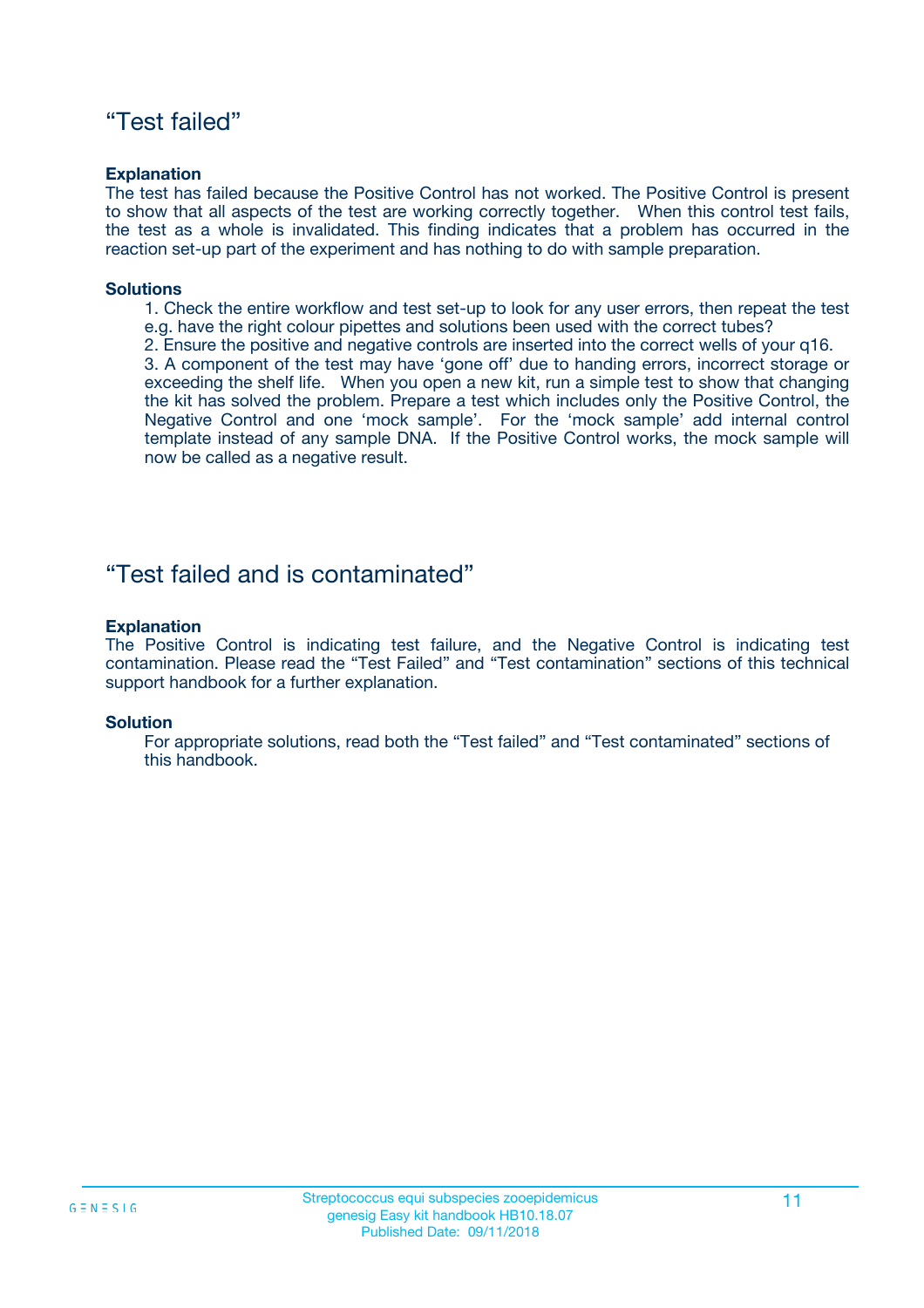### Streptococcus equi subspecies zooepidemicus

Streptococcus equi zooepidemicus is a non-motile, non-sporulating, encapsulated, grampositive, catalse-negative, and coccoid bacterium. S. equi zooepidemicus is one of the two subspecies of Streptococcus equi; it is suggested to be the species from which subspecies equi has been derived and is part of the normal bacterial flora in horses. The similarity between the DNA of the two subspecies zooepidemicus and equi, is over 92%. It is isolated from wound infections of horses, and it has been isolated from other mammals such as cows, rabbits, and swine, and in some cases, also isolated from humans through throat swabs.

The bacteria has been shown to transfer to humans via close contact as well as through the consumption of unpasteurised dairy products. In some cases S. equi zooepidemicus is extremely virulent in humans while causing no clinical infection in an equine host.

Streptococcus equi zooepidemicus is a pathogen of animals primarily affecting horses, in whom it can cause diseases in the upper respiratory tract, uterus, umbilicus, and wounds. In cows, S. equi zooepidemicus can cause mastitis, an inflammation in mammalian breast. In humans, S. zooepidemicus may cause glomerulonephritis and rheumatic fever. Meningitis and purulent arthritis have also been reported. As for other animals such as rabbits and swine, it can cause septicemia, which is a systematic inflammatory response to infections. This microorganism has also caused fibrinous pericarditis, fibrinous pleuritis, and pneumonia in sheep. The overall symptoms of infections caused include lesions, pyrexia (fever), serous to mucopurulent nasal discharge, dyspnea (short of breath).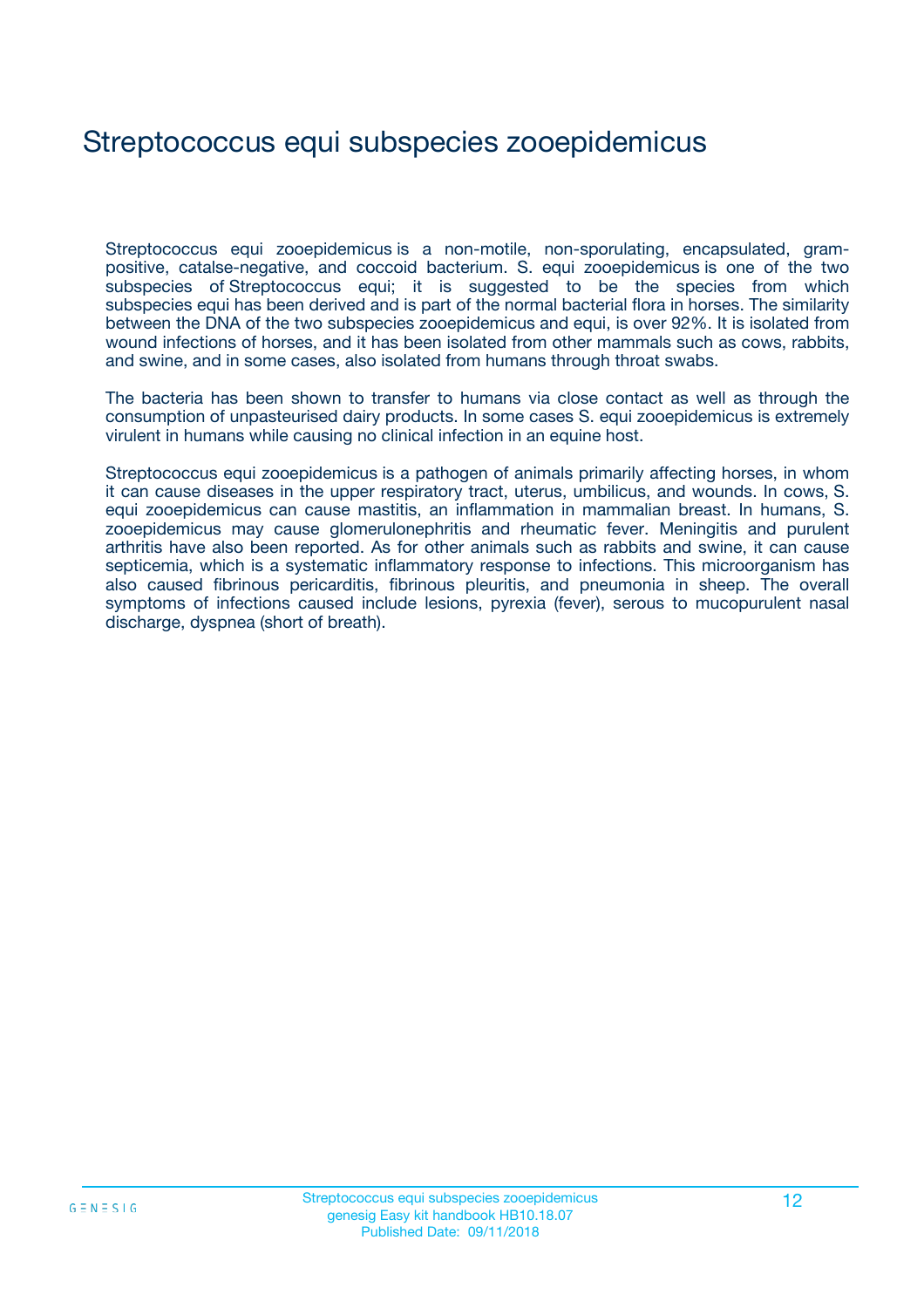### **Specificity**

The Primerdesign genesig Kit for Streptococcus equi subspecies zooepidemicus (S.equizooepidemicus) genomes is designed for the in vitro quantification of S.equi-zooepidemicus genomes. The kit is designed to have a broad detection profile. Specifically, the primers represent 100% homology with over 95% of the NCBI database reference sequences available at the time of design.

The dynamics of genetic variation means that new sequence information may become available after the initial design. Primerdesign periodically reviews the detection profiles of our kits and when required releases new versions.

If you require further information, or have a specific question about the detection profile of this kit then please send an e.mail to enquiry@primerdesign.co.uk and our bioinformatics team will answer your question.